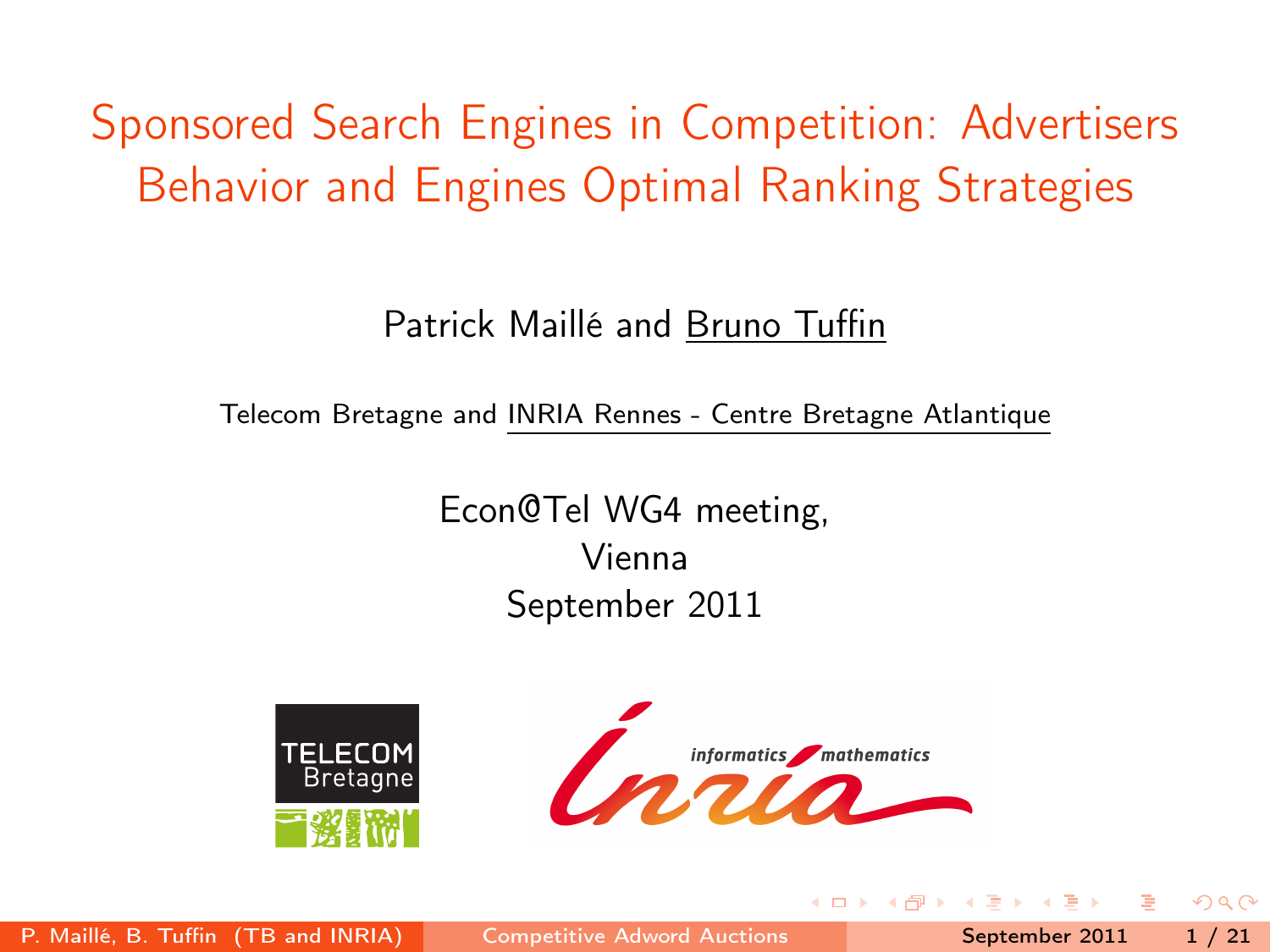1 [Introduction to adword auctions & goal of the work](#page-2-0)

## 2 [Model](#page-6-0)

- 3 [Average prices and winning probabilities at search engines](#page-9-0)
- 4 [Game between advertisers](#page-12-0)
- 5 [Which mechanism to implement at the SE level?](#page-17-0)
- 6 [Conclusions/Future activities](#page-19-0)

 $QQ$ 

 $\overline{AB}$  ) and  $\overline{B}$  and  $\overline{B}$  and  $\overline{B}$  and  $\overline{B}$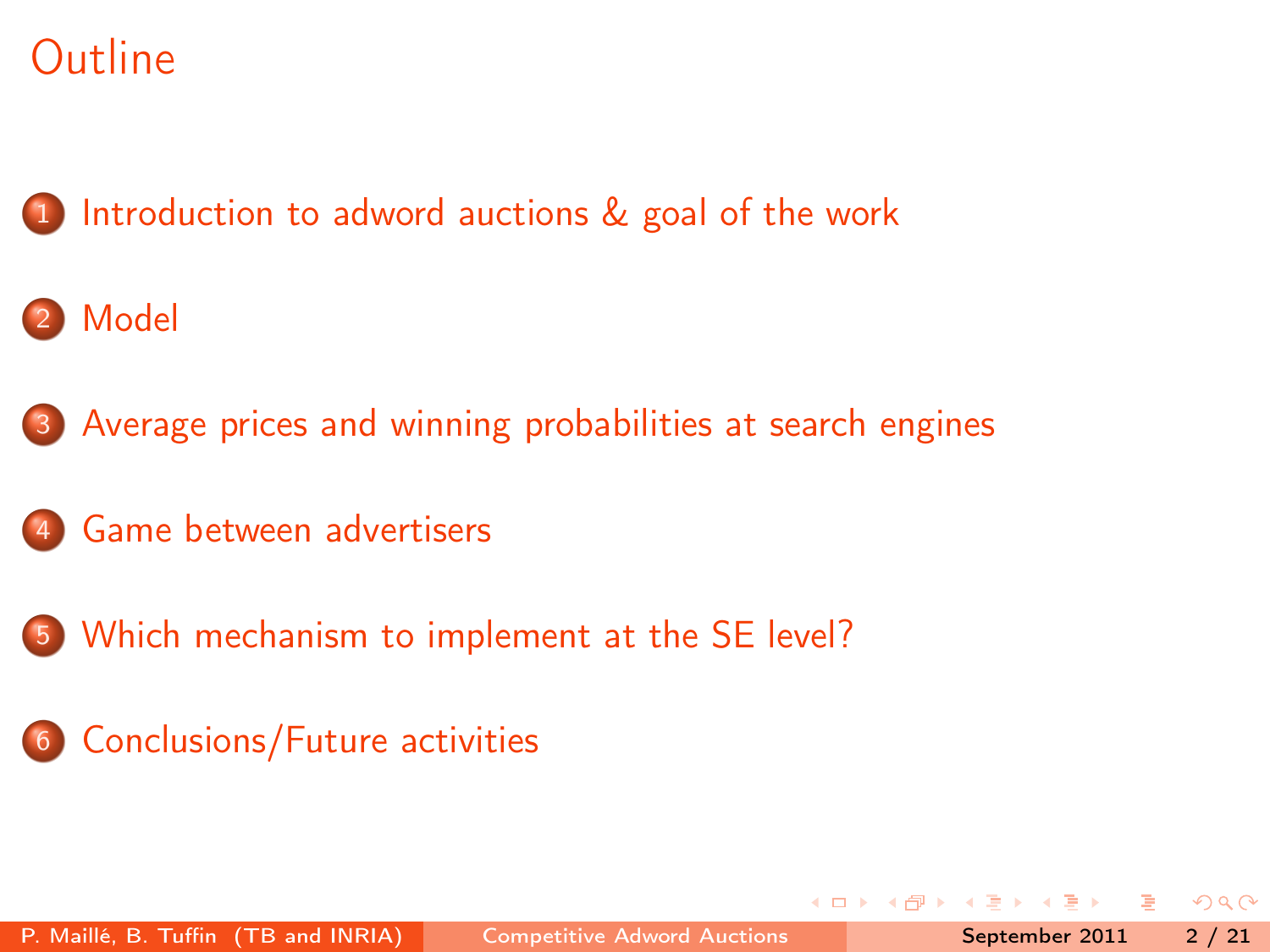1 [Introduction to adword auctions & goal of the work](#page-2-0)

- **[Model](#page-6-0)**
- [Average prices and winning probabilities at search engines](#page-9-0)
- 
- 5 [Which mechanism to implement at the SE level?](#page-17-0)
- 

<span id="page-2-0"></span> $QQ$ 

**Allen Strate** 

4 D F

4 f D →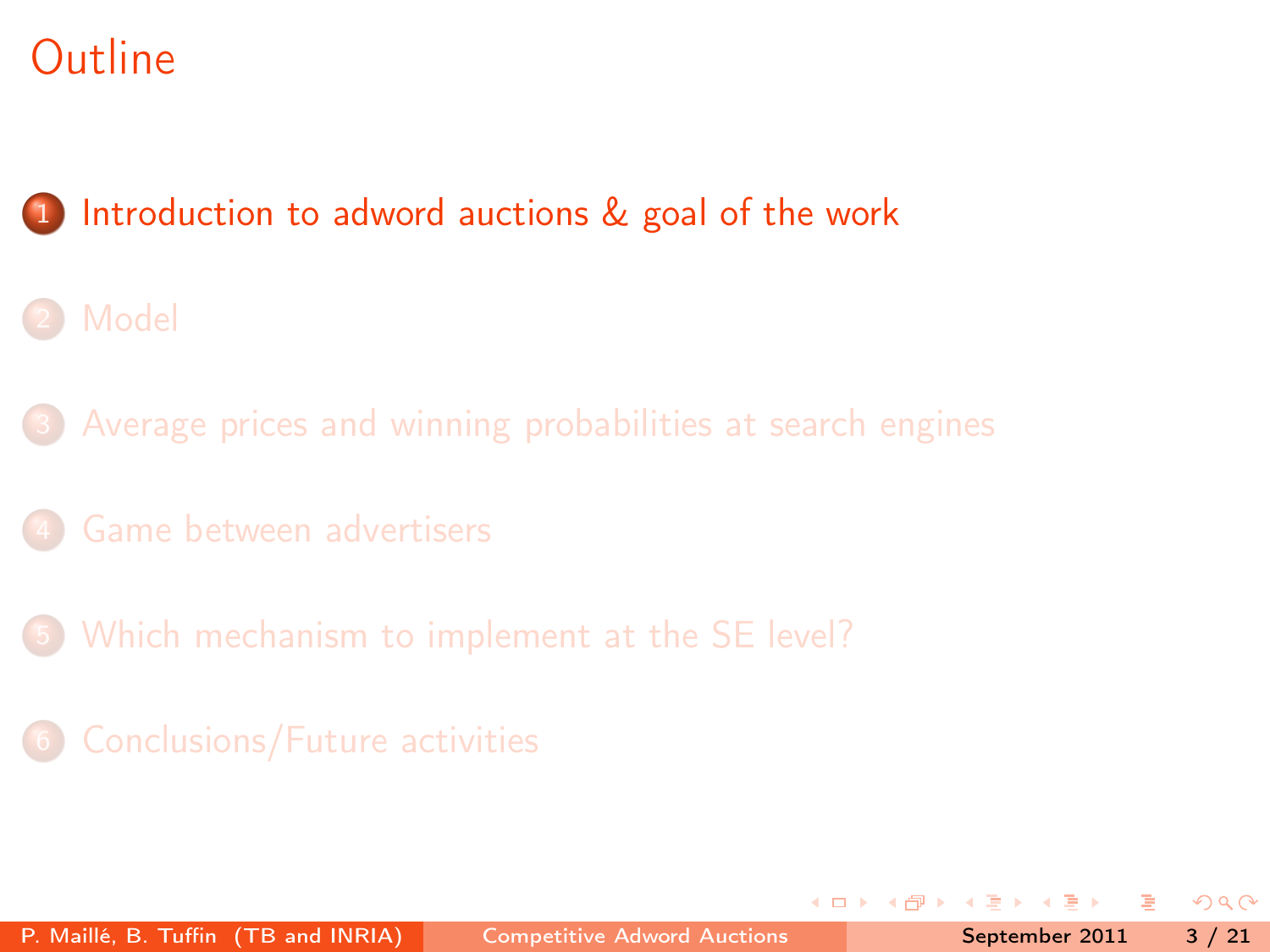## Introduction to adword auctions

- Search engines play a crucial role in the Internet.
- Revenue through advertising slots, usually displayed at the top or right of the search page.
- **Advertisers submit bids for** relevant keywords only.



イロト イ母 ト イヨ ト イヨト

- Allocation of slots thanks to adword auctions.
	- combined revenue of Yahoo! and Google in 2005: \$11 billion in 2005

Car - oldtimer. S'il faut remplir le ZIP Code, remplissez-le pour ... french denker człoutre-mer/ - En cache - Pages similaires

expected to count for 40% of total advertising revenue.

つへへ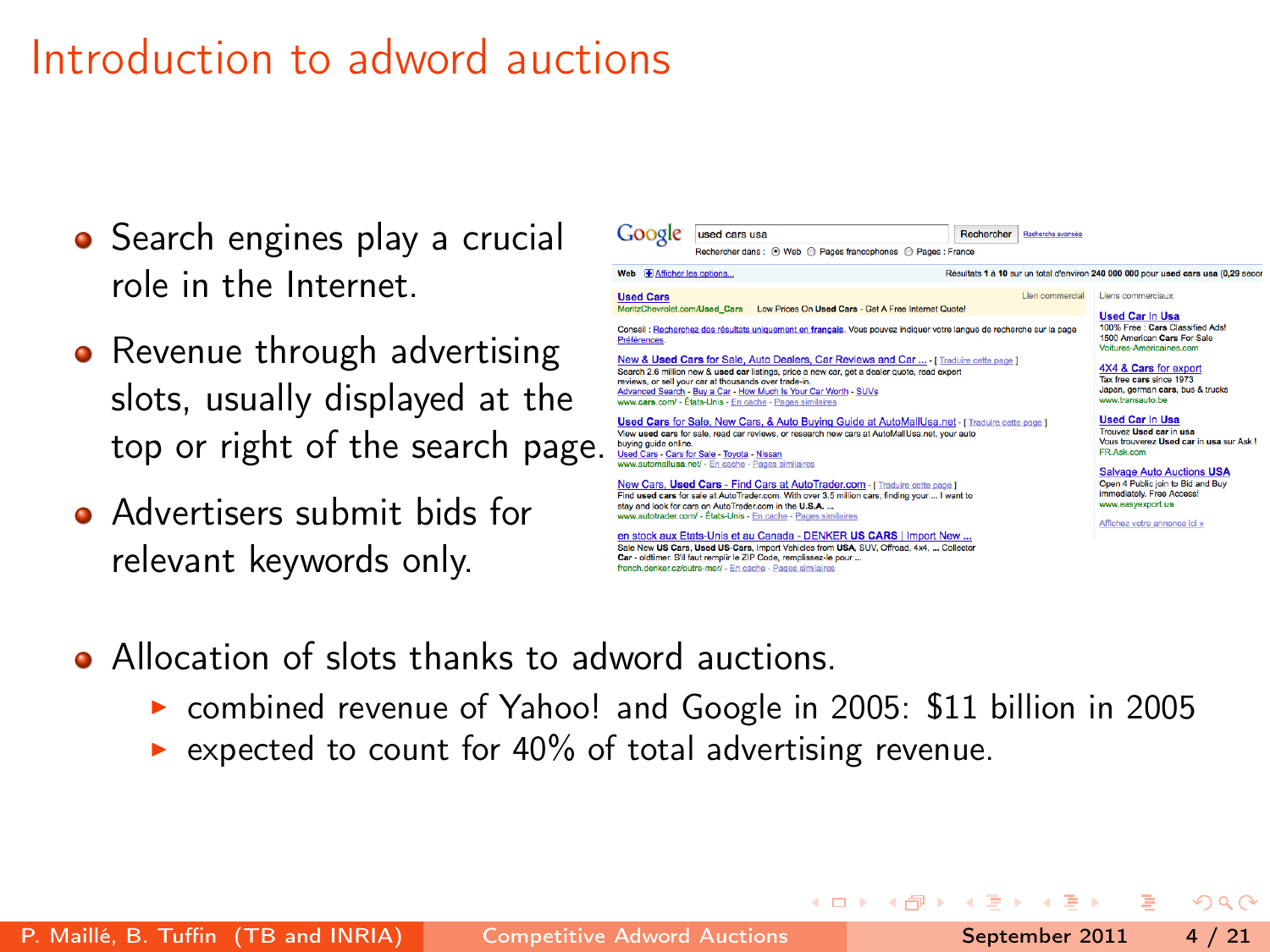## Auction principle (single keyword,  $K$  slots)

- Advertisers submit bids for specific keywords.
- Each time there is a search on that keyword:
	- $\triangleright$  advertisers are ranked and allocated slots according to a prespecified criterion:
		- $\star$  bid value (initially for Yahoo!)
		- $\star$  the revenue they will generate (more or less Google).
	- $\blacktriangleright$  Possible payment rules:
		- $\star$  Pay-Per-Impression (PPI): advertisers charged every time their ad is displayed
		- $\star$  Pay-Per-Click (PPC): advertisers is charged only when the ad is clicked
		- $\star$  Pay-Per-Transaction (PPT): advertisers charged when a sell.
	- $\blacktriangleright$  Amount to be paid each time?
		- $\star$  First Price: advertisers pay their bid
		- $\star$  Generalized Second Price (GSP): they pay the bid of advertiser below them in the ranking
		- $\star$  Vickrey-Clarke-Groves (VCG) auctions: you pay the opportunity cost that your presence introduce to all other advertisers.

• In use: PPC and GSP. But bid-based or revenue-based ranking?

 $\eta$ a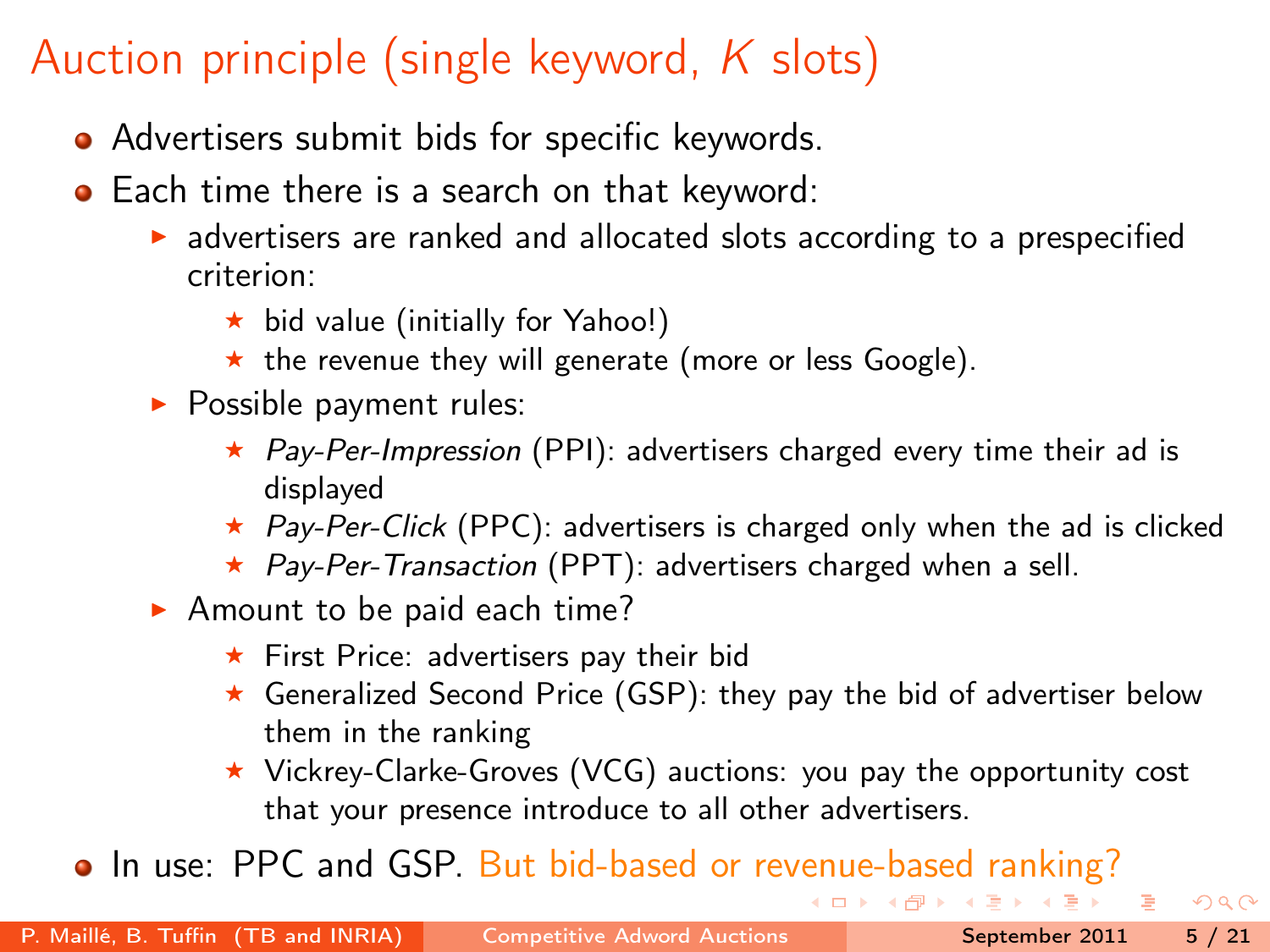# Goal of our work

- Almost all works deal with monopolistic search engines,
- But those engines are in competition  $\Rightarrow$  What is the best ranking strategy given this competition?
- Non-cooperative game between search engines.
- Two-levels game:
	- $\blacktriangleright$  Largest time scale: search egines choose their ranking strategy (maximizing) their revenue
	- $\triangleright$  Smallest time scale: advertisers in competition for the advertising slots (by splitting their avertisement budget over the engines)
- Game played by backward induction.
- Requires to compute the average prices and winning probabilities at search engines depending on the strategies of all actors.

<span id="page-5-0"></span> $\Omega$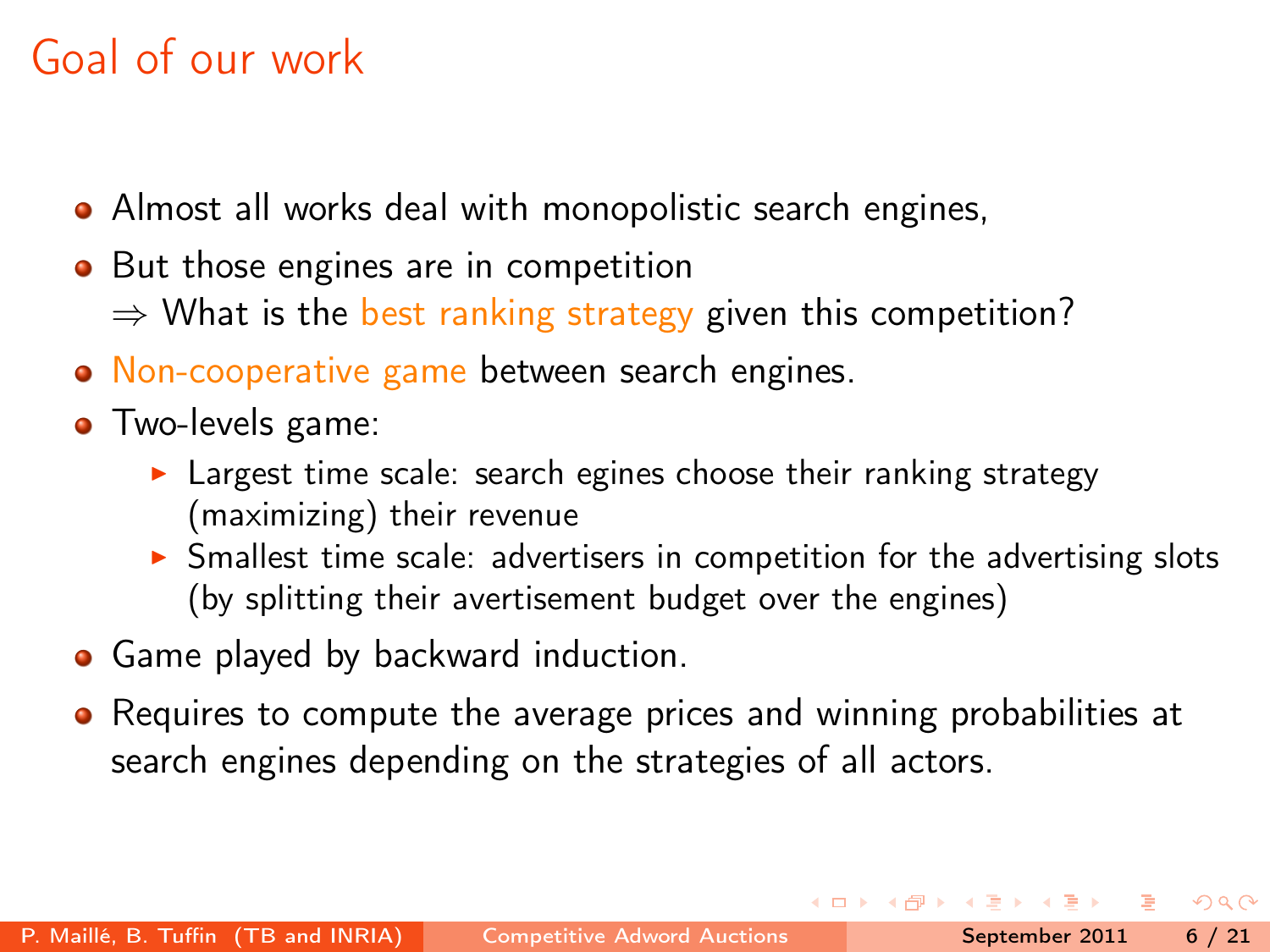[Introduction to adword auctions & goal of the work](#page-2-0)

## 2 [Model](#page-6-0)

- [Average prices and winning probabilities at search engines](#page-9-0)
- 
- 5 [Which mechanism to implement at the SE level?](#page-17-0)
- 

<span id="page-6-0"></span> $QQ$ 

The South

 $\leftarrow$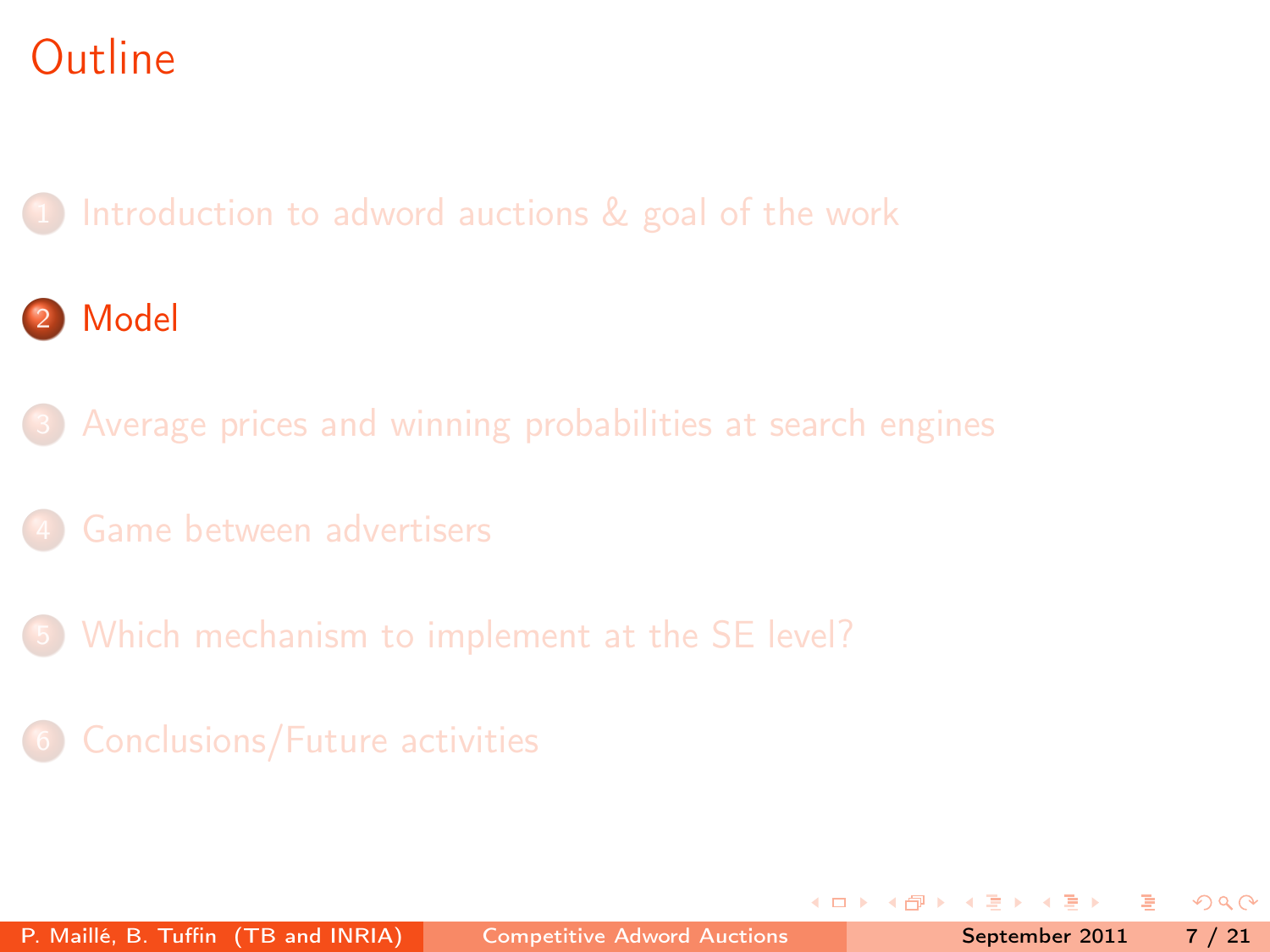## Basic model

- Two search engines (SE), labelled 1 and 2
	- $\triangleright$  a single advertisement slot at each SE
	- **EX** considering a single keyword, with  $\lambda$ , average number of searches per unit of time
	- $\triangleright$   $\alpha$ : (fixed) market share of SE 1 ( $\alpha\lambda$  searches on SE 1).
	- $\triangleright$  Both SE apply GSP charging scheme.
- $\bullet$  *k* advertisers:
	- budget b, taken from cdf  $G(b)$
	- valuation per click v, taken from the cdf  $F(v)$
	- $\triangleright$  Click-Through-Rate (CTR) separable, as the product of the CTR of the search engine,  $q_1$  and  $q_2$  for SE 1 and 2 respectively, and of the CTR  $c_i$ of the considered Advertiser i.
	- Goal of advertiser *i*: split their budget  $b_i$  over the two SEs:  $\beta_i$  on SE 1 and  $1 - \beta_i$  on SE 2.
	- Exempt Remark: advertisers' interest is to bid their valuation  $v_i$  since GSP is VCG when a single slot.

<span id="page-7-0"></span> $\Omega$ 

イロト イ母ト イヨト イヨト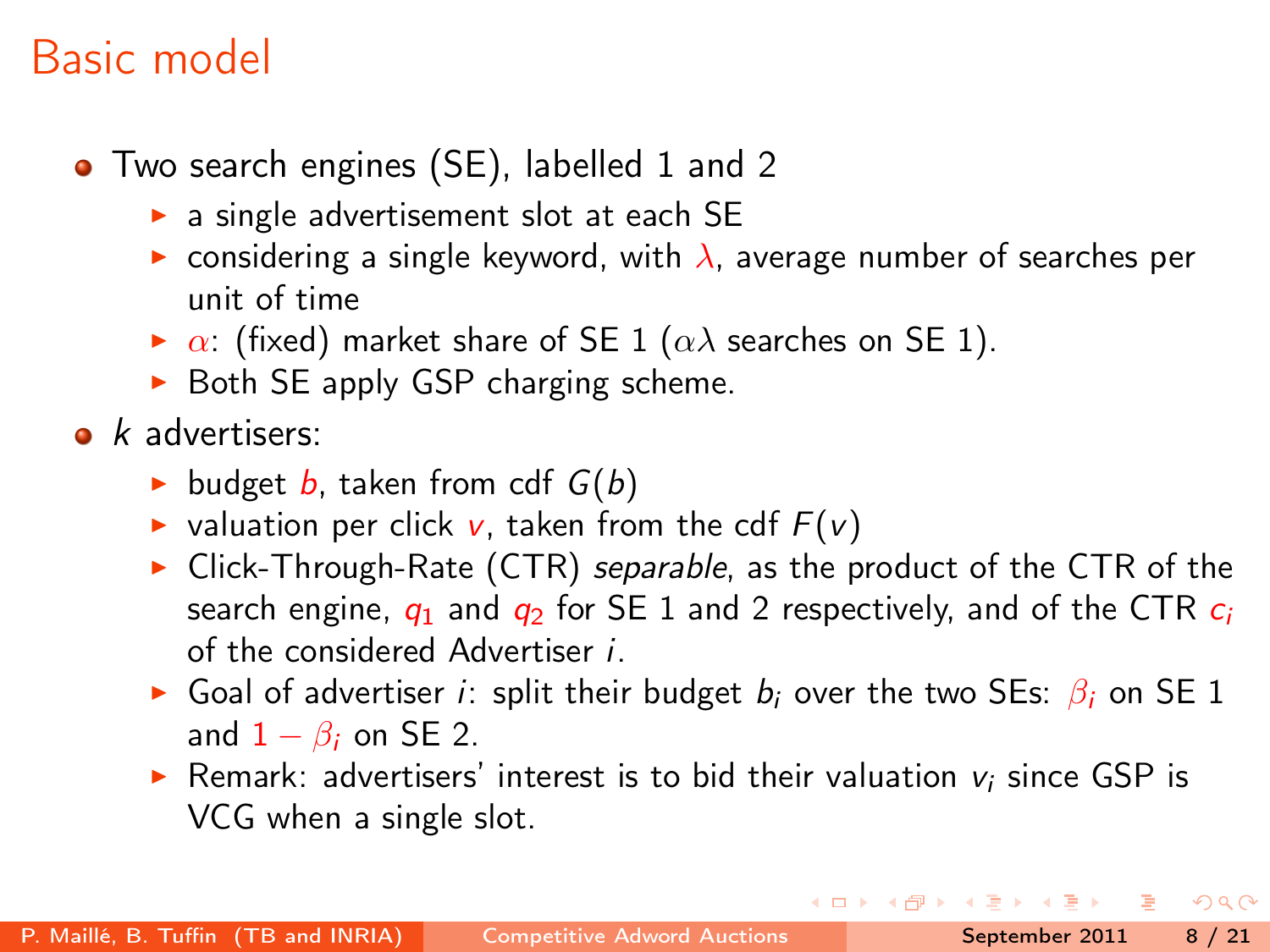## Key parameters

 $\bullet$   $w_i(v_i)$ : probability that *i* wins on SE *j* given that her bid/valuation is  $v_i$ 

 $\mathbb{E}[R_j|v]$  being the average price paid on SE  $j$  *having won with v*. Rates of advertisers:

$$
\lambda_i^{(1)} = \min \left( \frac{\beta_i b_i}{q_1 c_i \mathbb{E}[R_1 | v_i] w_1(v_i)}, \alpha \lambda \right)
$$

$$
\lambda_i^{(2)} = \min \left( \frac{(1 - \beta_i) b_i}{q_2 c_i \mathbb{E}[R_2 | v_i] w_2(v_i)}, (1 - \alpha) \lambda \right).
$$

First term: number of times Advertiser *i* can bid in order to reach her budget repartition, in average.

Probability that *i* bids on 1 and 2:

<span id="page-8-0"></span>
$$
p_i^{(1)} = \min\left(\frac{\beta_i b}{\alpha \lambda q_1 c_i \mathbb{E}[R_1|v_i] w_1(v_i)}, 1\right)
$$
  

$$
p_i^{(2)} = \min\left(\frac{(1-\beta_i)b}{(1-\alpha)\lambda q_2 c_i \mathbb{E}[R_2|v_i] w_2(v_i)}, 1\right).
$$

Revenues, for  $\beta = (\beta_1, \ldots, \beta_k)$  profile of strategies of advertisers:

$$
U_i(\beta)=q_1c_iw_1(v_i)\lambda_i^{(1)}(v_i-\mathbb{E}[R_1|v_i])q_2c_iw_2(v_i)\lambda_i^{(2)}(v_i-\mathbb{E}[R_2|v_i]).
$$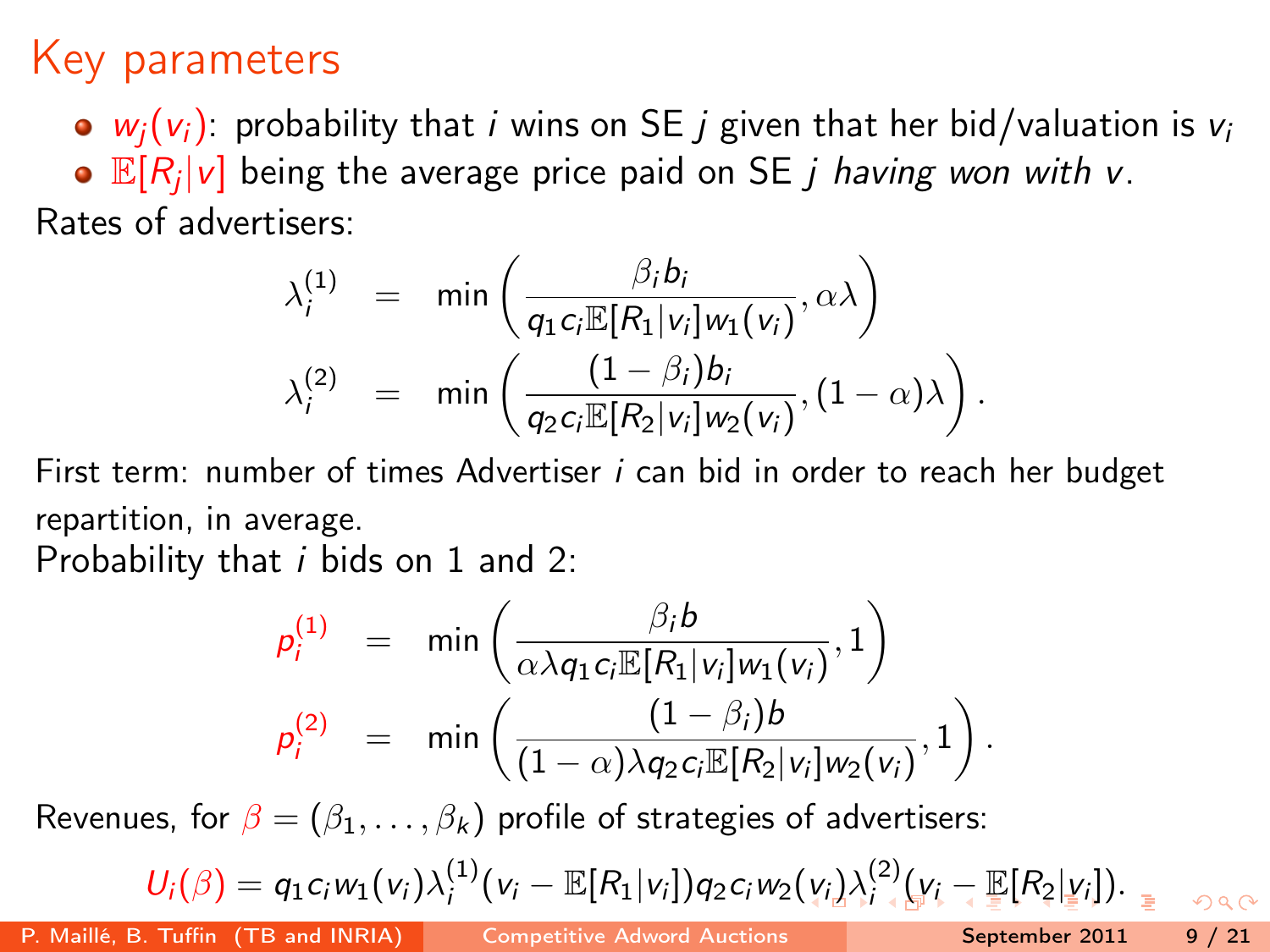[Introduction to adword auctions & goal of the work](#page-2-0)

### **[Model](#page-6-0)**

3 [Average prices and winning probabilities at search engines](#page-9-0)

- 
- 5 [Which mechanism to implement at the SE level?](#page-17-0)
- 

<span id="page-9-0"></span> $QQ$ 

**ALCOHOL: YES**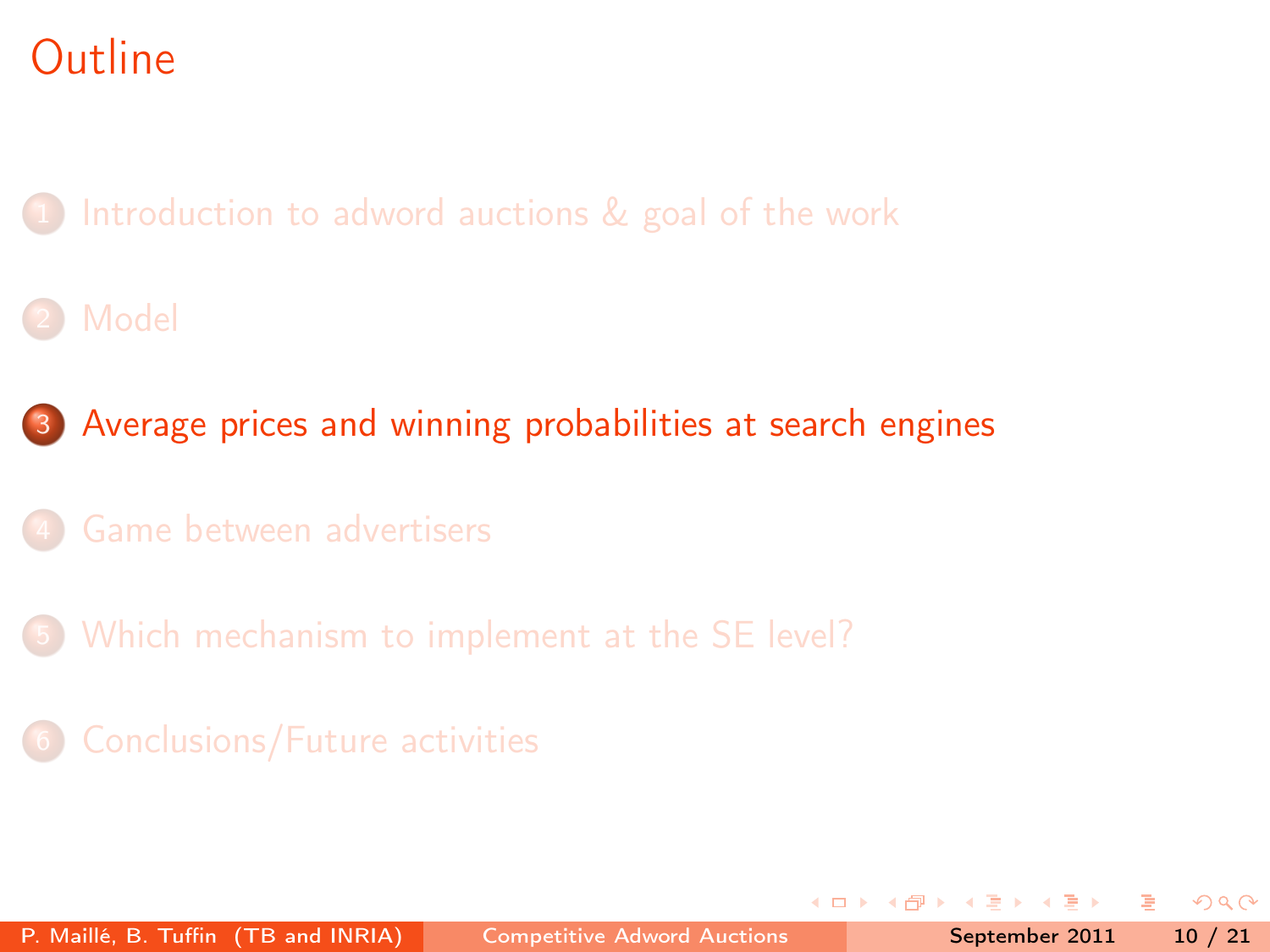## With bid-based ranking

If  $\pi_{\ell} = p_{\ell}$  if  $\ell$  bids,  $1 - p_{\ell}$  otherwise:

• Probability to win with valuation v: probability the  $k - 1$  other have valuation less than v

$$
w(v) = \sum_{j_1,\ldots,j_{k-1}\in\{0,1\}} (F(v))^{(\sum_{l=1}^{k-1}j_l)} \left(\prod_{\ell=1}^{k-1}\pi_\ell\right)
$$

A priori expected probability of an advertiser with valuation v.

 $\bullet$   $\mathbb{E}[R|v]$ : expected value of the second largest bid, taking into account the probabilities that each bidder submits a bid:

$$
\sum_{j_1,\ldots,j_{k-1}\in\{0,1\}}\left(\prod_{\ell=1}^{k-1}\pi_{\ell}\right)\int_{u\leq v}\frac{(\sum_{l=1}^{k-1}j_l)u(F(u))^{(\sum_{l=1}^{k-1}j_l)-1}f(u)}{(F(v))^{(\sum_{l=1}^{k-1}j_l)}}du.
$$

Simplified expressions symmetric advertisers,  $k = 2$  and/or specific distributions (see the proceedings).

 $\Rightarrow$  the values of  $p_i$ ,  $\mathbb{E}[R|v_i]$  and  $w(v_i)$  can be d[eriv](#page-9-0)[ed](#page-11-0)[.](#page-9-0)

P. Maillé, B. Tuffin (TB and INRIA) [Competitive Adword Auctions](#page-0-0) September 2011 11 / 21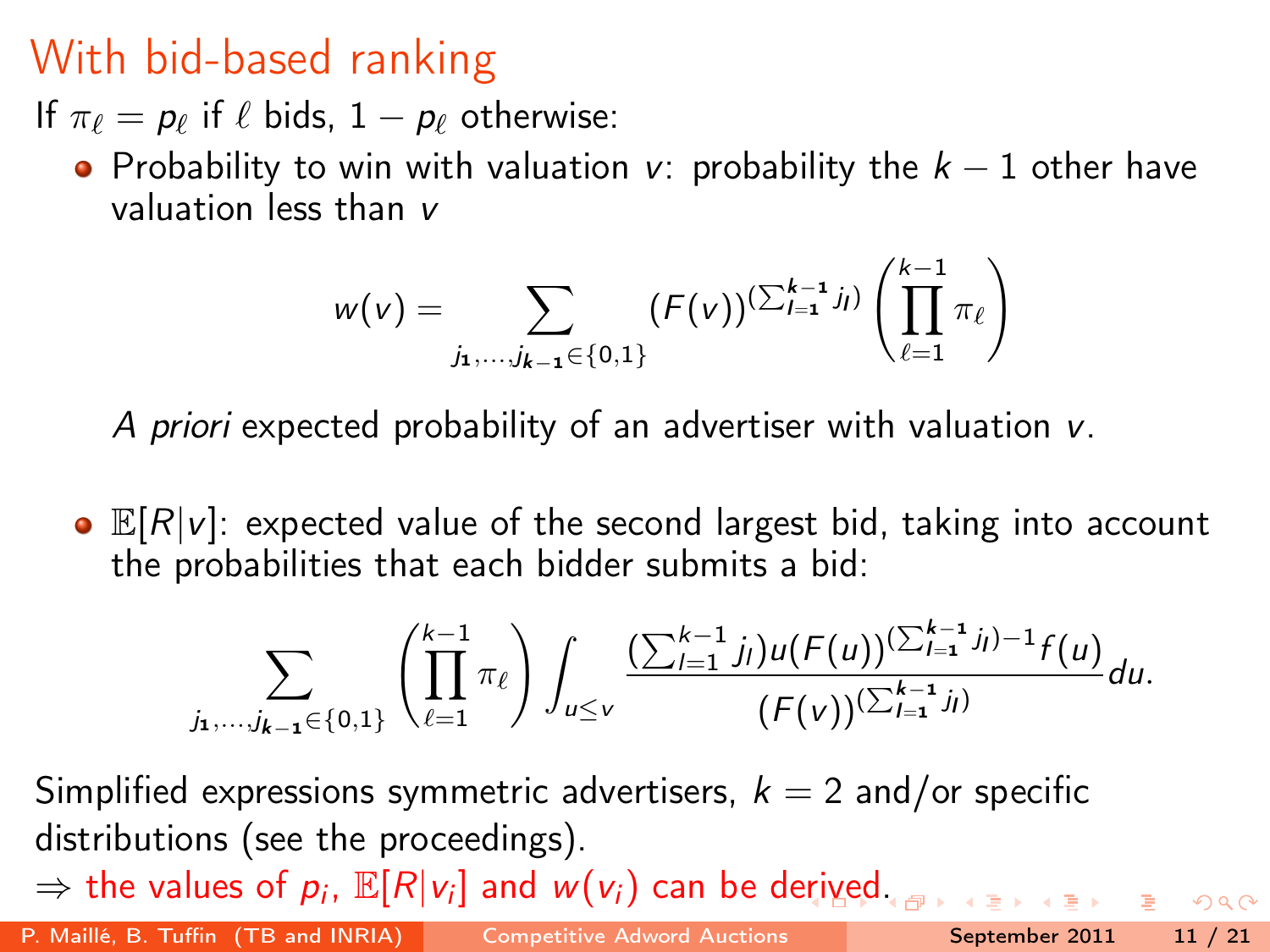## With revenue-based ranking

• Probability to win with valuation  $v$  and CTR  $cq$ : her product  $qcv$ larger than the  $qc_{\ell}V_{\ell}$  of each other bidding advertiser  $\ell$ 

$$
w(v) = \sum_{j_1,\ldots,j_{k-1}\in\{0,1\}} \prod_{\ell=1}^{k-1} \left(F\left(v\frac{c}{c_{\ell}}\right)\right)^{j_{\ell}} \pi_{\ell}.
$$

• Revenue cdf of  $\ell: \mathbb{P}[qc_{\ell}V \leq x] = F(x/(qc_{\ell}))$ . Integrating the (condittional) density of the second highest revenue, we get  $cq\mathbb{E}[R|v]$ :

$$
\sum_{j_1,\ldots,j_{k-1}\in\{0,1\}^l}\left(\prod_{\ell=1}^{k-1}\pi_\ell\right)\int_{x\leq \nu q c}\frac{\displaystyle\sum_{\ell:j_\ell=1}\times\frac{1}{q_{C_\ell}}\prod_{l=1; l\neq \ell}^{k-1}(F(x/(q_{C_l})))^{j_l}f(x/(q_{C_\ell}))}{\displaystyle\prod_{\ell=1}^{k-1}\left(F\left(v\frac{c}{c_\ell}\right)\right)^{j_\ell}}dx.
$$

 $\Rightarrow$  The values of  $p_i$ ,  $\mathbb{E}[R|v_i]$  and  $w(v_i)$  can be derived too.

<span id="page-11-0"></span>つへへ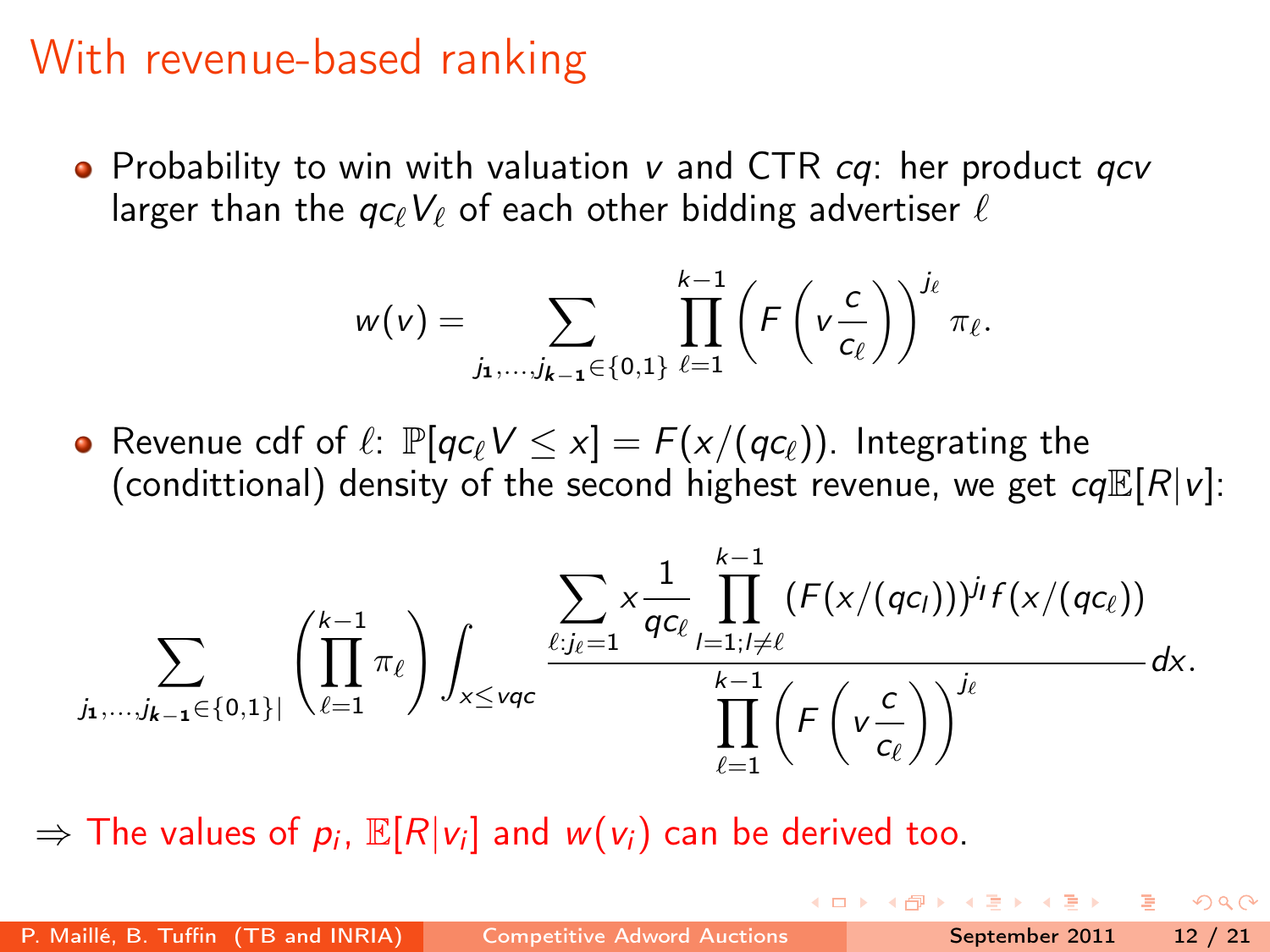[Introduction to adword auctions & goal of the work](#page-2-0)

### **[Model](#page-6-0)**

[Average prices and winning probabilities at search engines](#page-9-0)

### 4 [Game between advertisers](#page-12-0)

5 [Which mechanism to implement at the SE level?](#page-17-0)

 $\leftarrow$ 

<span id="page-12-0"></span> $QQ$ 

The South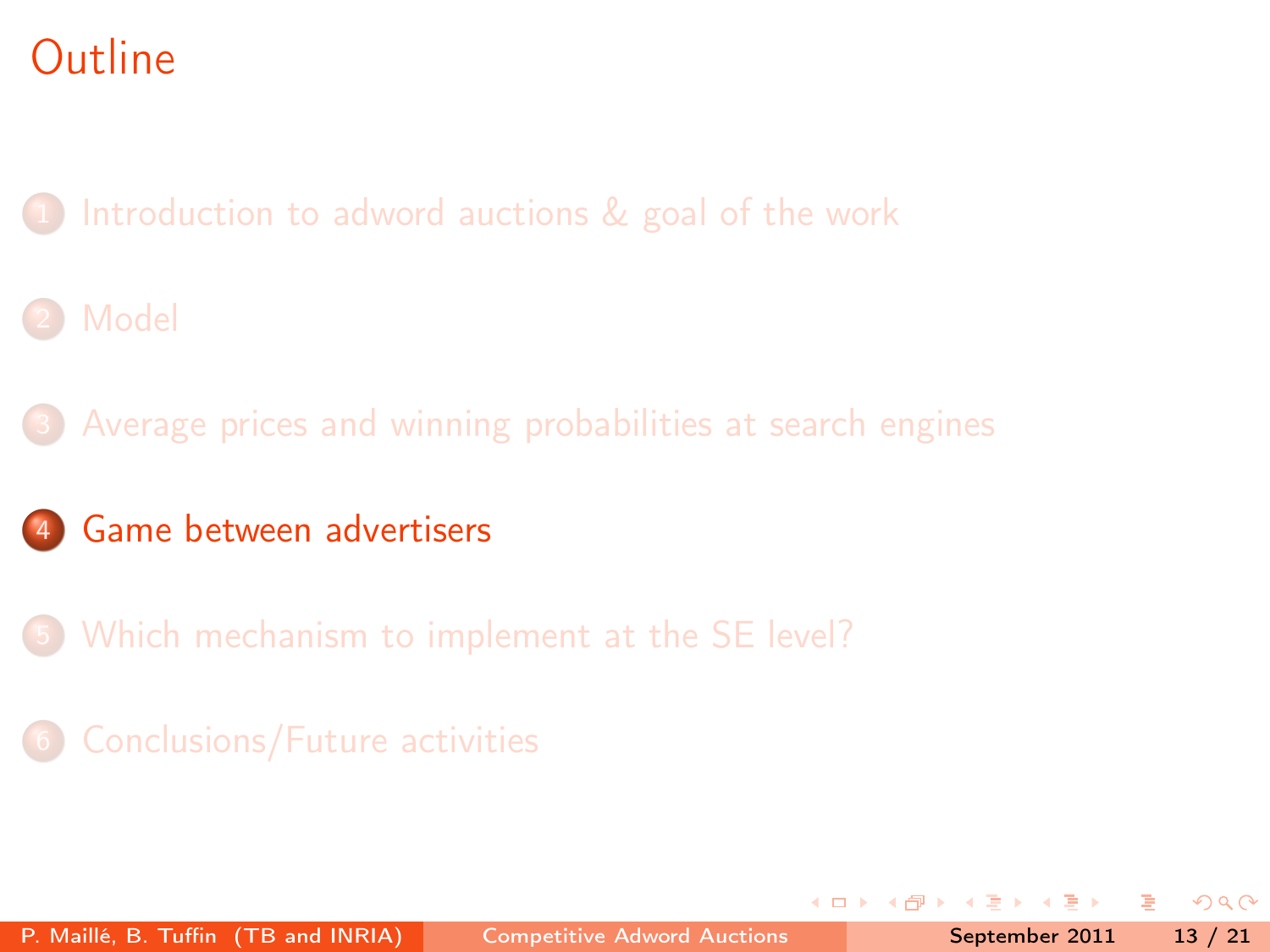## Game between advertisers on budget repartition at each SE

We consider two SEs and two advertisers.

- The two advertisers play, trying to (selfishly) maximize their own utility/revenue.
- Equilibrium notion, Nash equilibrium: profile of proportion strategies  $(\beta_1^*, \beta_2^*)$  st  $\forall \beta_1, \beta_2 \in [0, 1]$ ,

 $U_1(\beta_1^*,\beta_2^*)\geq U_1(\beta_1,\beta_2^*)$  and  $U_2(\beta_1^*,\beta_2^*)\geq U_2(\beta_1^*,\beta_2).$ 

• To determine the Nash equilibria (if any), we define the *best response* of each advertiser as a function of the strategy of its opponent:

<span id="page-13-0"></span>
$$
BR_1(\beta_2) = \arg \max_{\beta \in [0,1]} U_1(\beta, \beta_2) \text{ and}
$$
  

$$
BR_2(\beta_1) = \arg \max_{\beta \in [0,1]} U_2(\beta_1, \beta).
$$

• Graphically, the set of Nash equilibria is the (possibly empty) set of intersection points of BR curves.  $QQQ$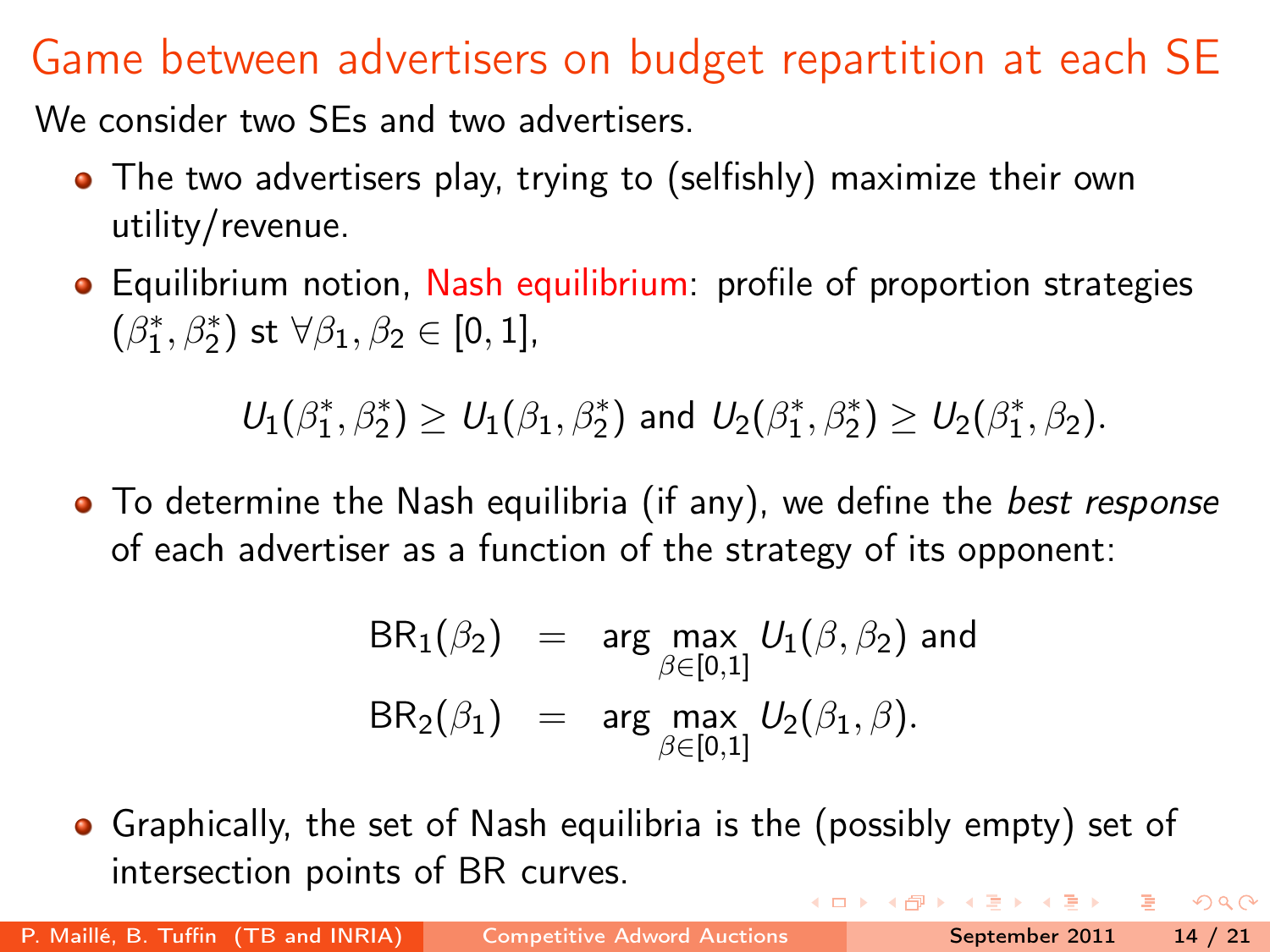## Illustration: both SEs implement bid-based pricing

 $V \equiv U[0, 20], \ \alpha = 0.6, \ \lambda = 100, \ q_1 = 0.5, \ q_2 = 0.6, \ b_1 = 5, \ c_1 = 0.5, \ b_2 = 20,$  $c_2 = 0.4$ ,  $v_1 = 10$ ,  $v_2 = 9$  and  $p_r = 0.1$ 



- for each fixed  $\beta_1$ , there is actually an interval for the best response of Advertiser 2 (blue)
- best response of Advertiser 1 in terms of  $\beta_2$ , we obtain the red curve
- set of Nash equilibria:  $\{0.775\} \times [0.39, 0.63]$  $\{0.775\} \times [0.39, 0.63]$ .

 $QQ$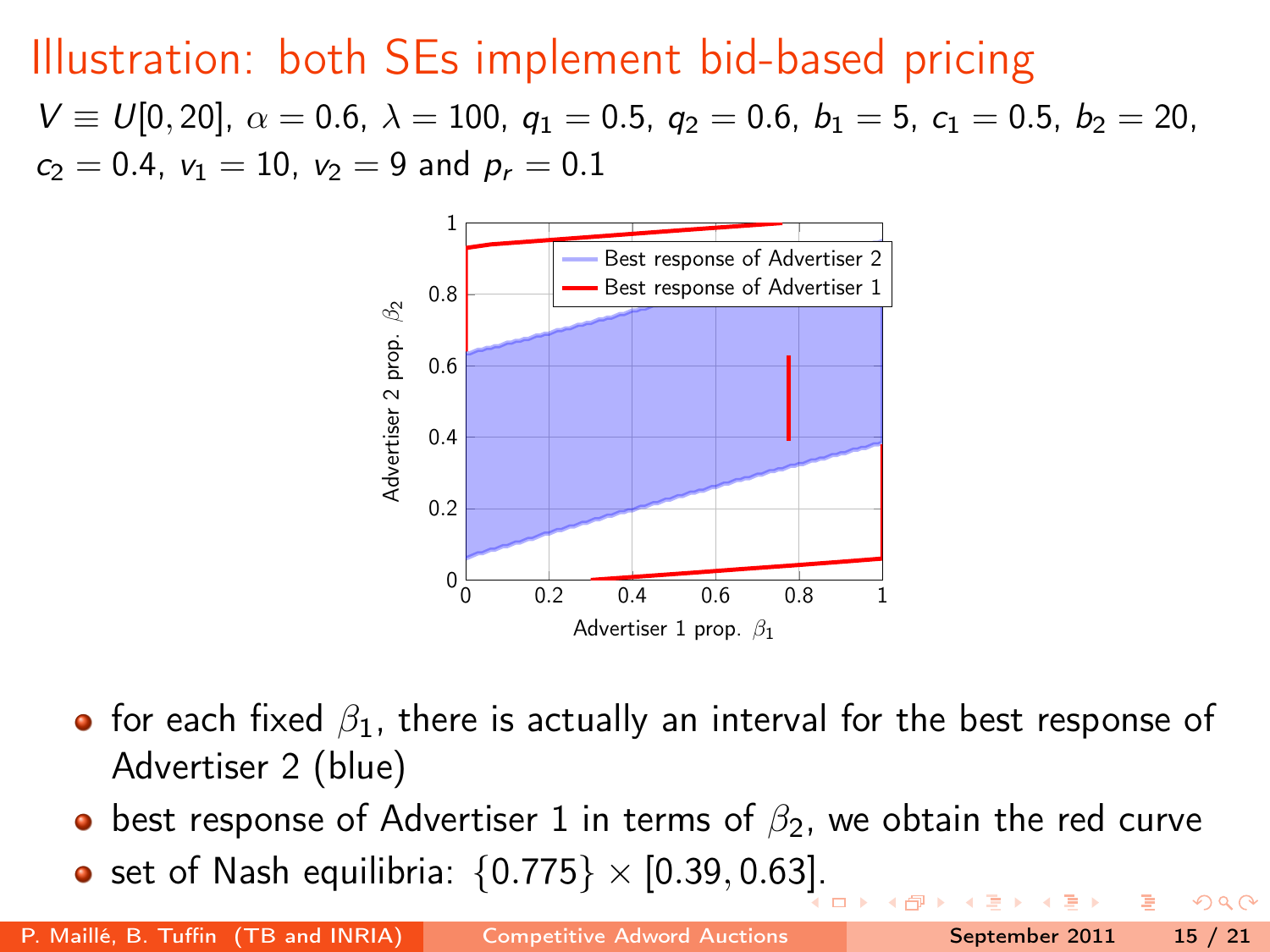## Explanation of an interval as best response, for  $\beta_1 = 0.21$



- **•** Left: revenue indeed constant
- Right: bidding probability constant  $\bullet$
- The probability of bidding is maximal, equal to 1, independent of the submitted budget  $\Rightarrow$  the budget is not fully spent.

 $2Q$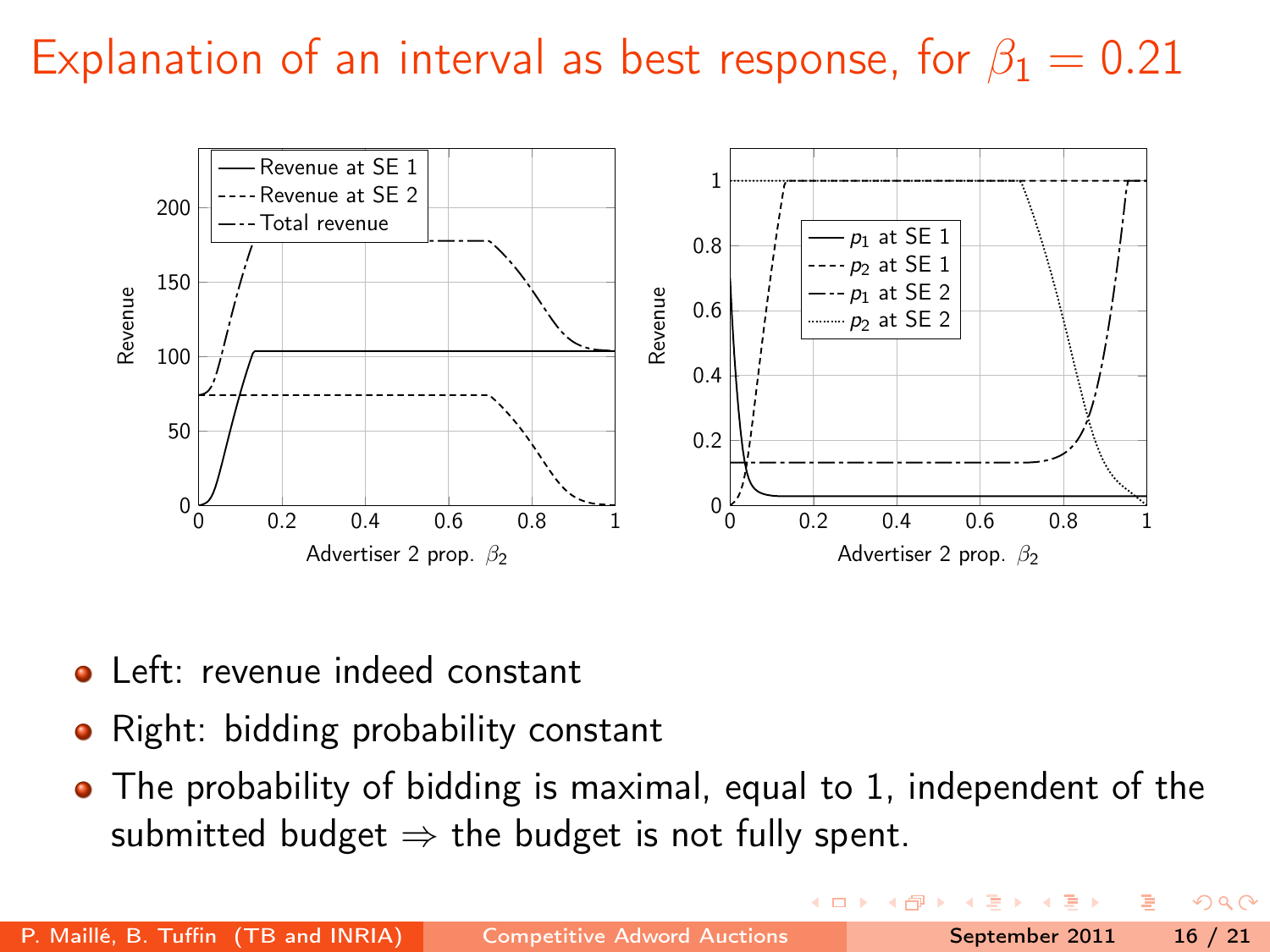#### 3 other cases of ranking possibilities: bid based- revenue based (B-R), R-B and R-R



Nash equilibria:

- For the B-B case, all the profiles  $(\beta_1, \beta_2) \in \{0.775\} \times [0.39, 0.63]$ ;
- for the B-R case, it is  $\{0\} \times [0.39, 0.695]$ ;
- for the R-B case,  $\{0.97\} \times [0.34, 0.63]$ ;
- for the R-R case,  $\{0\} \times [0.34, 0.695]$ .

Remark: when SE 2 implements revenue-based ranking, Advertiser 1's strategy at a Nash equilibrium is to put all her budget on SE 2.

 $\Omega$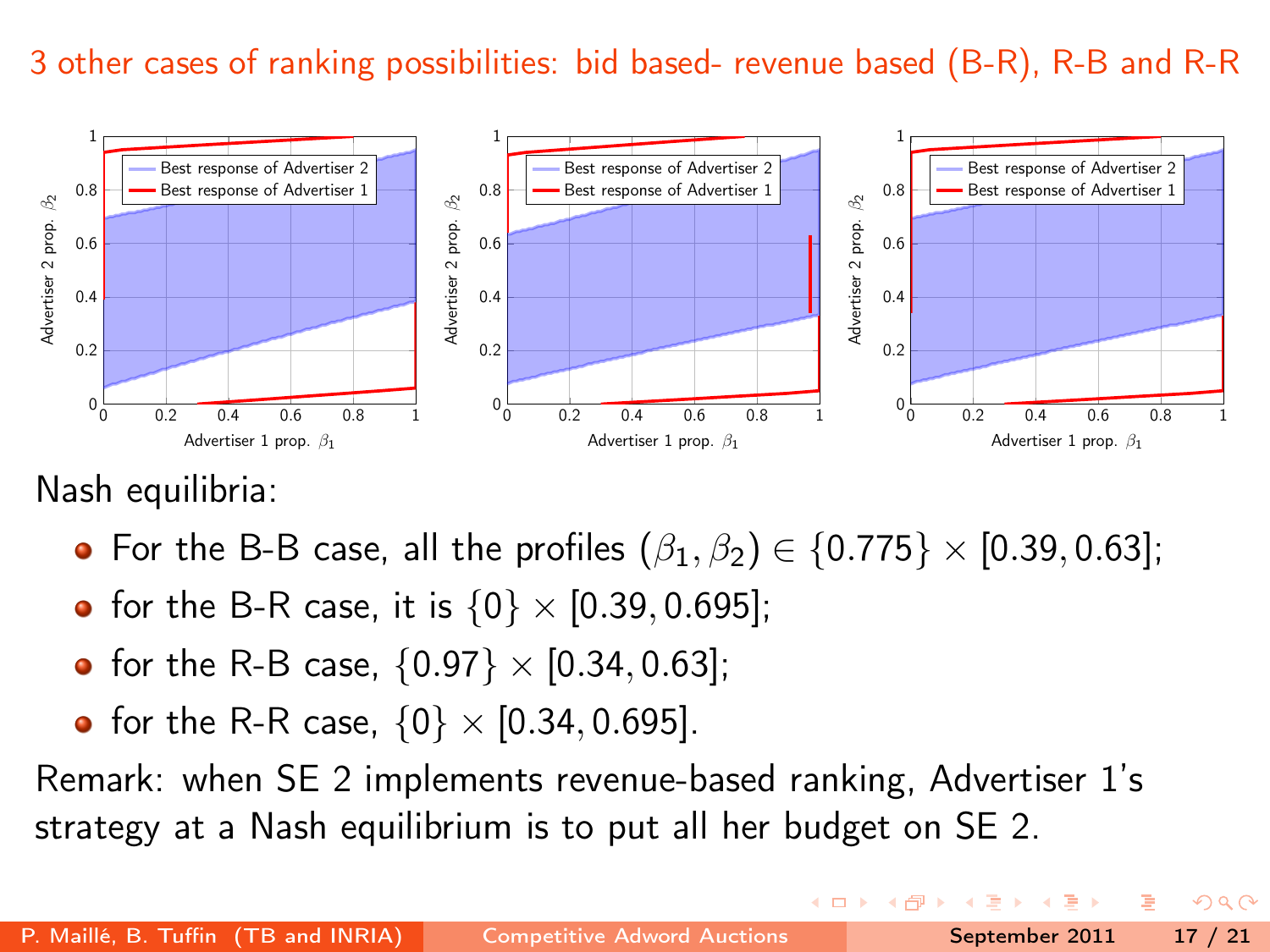[Introduction to adword auctions & goal of the work](#page-2-0)

### **[Model](#page-6-0)**

- [Average prices and winning probabilities at search engines](#page-9-0)
- 
- 5 [Which mechanism to implement at the SE level?](#page-17-0)

<span id="page-17-0"></span> $QQ$ 

The South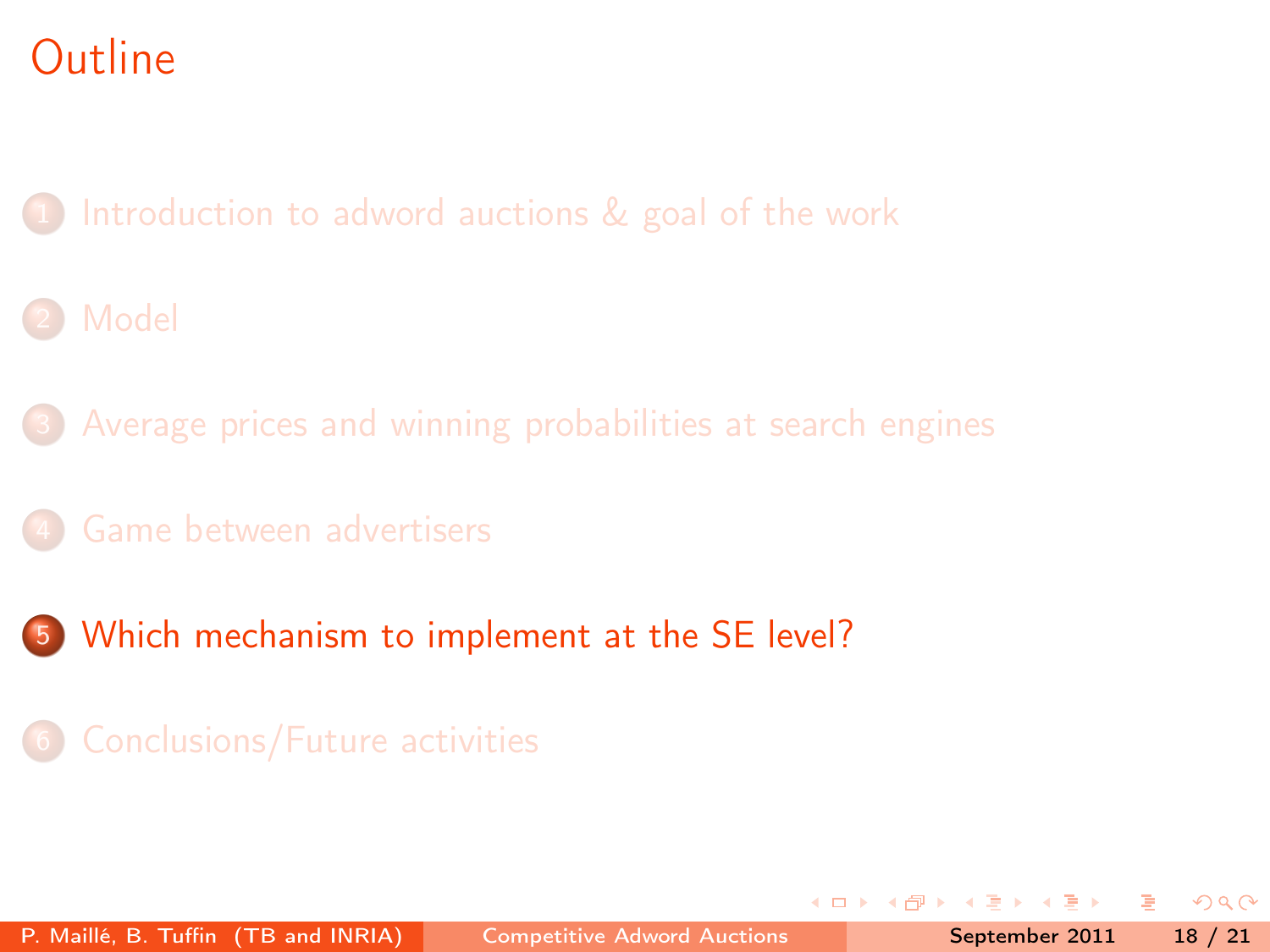## Game between SEs on the ranking strategy

Anticipating the advertisers' decisions, the SEs seek to maximize their revenues from advertisement.

Another level of game:  $(Rev_1, Rev_2)$  in terms of the rules used by SE 1 (line) and SE2 (column)

B R B (10.15, 3.62) (1.20, 11.06) R (11.32, 1.32) (1.50, 11.06)

- Best responses in red. Nash equilibrium: both elements in red.  $\bullet$
- R-R: Nash equilibrium: in agreement with Yahoo!'s move to follow Google.
- For other sets of parameters such that B-R is an equilibrium.  $\Rightarrow$  close look necessary for SEs!

 $\Omega$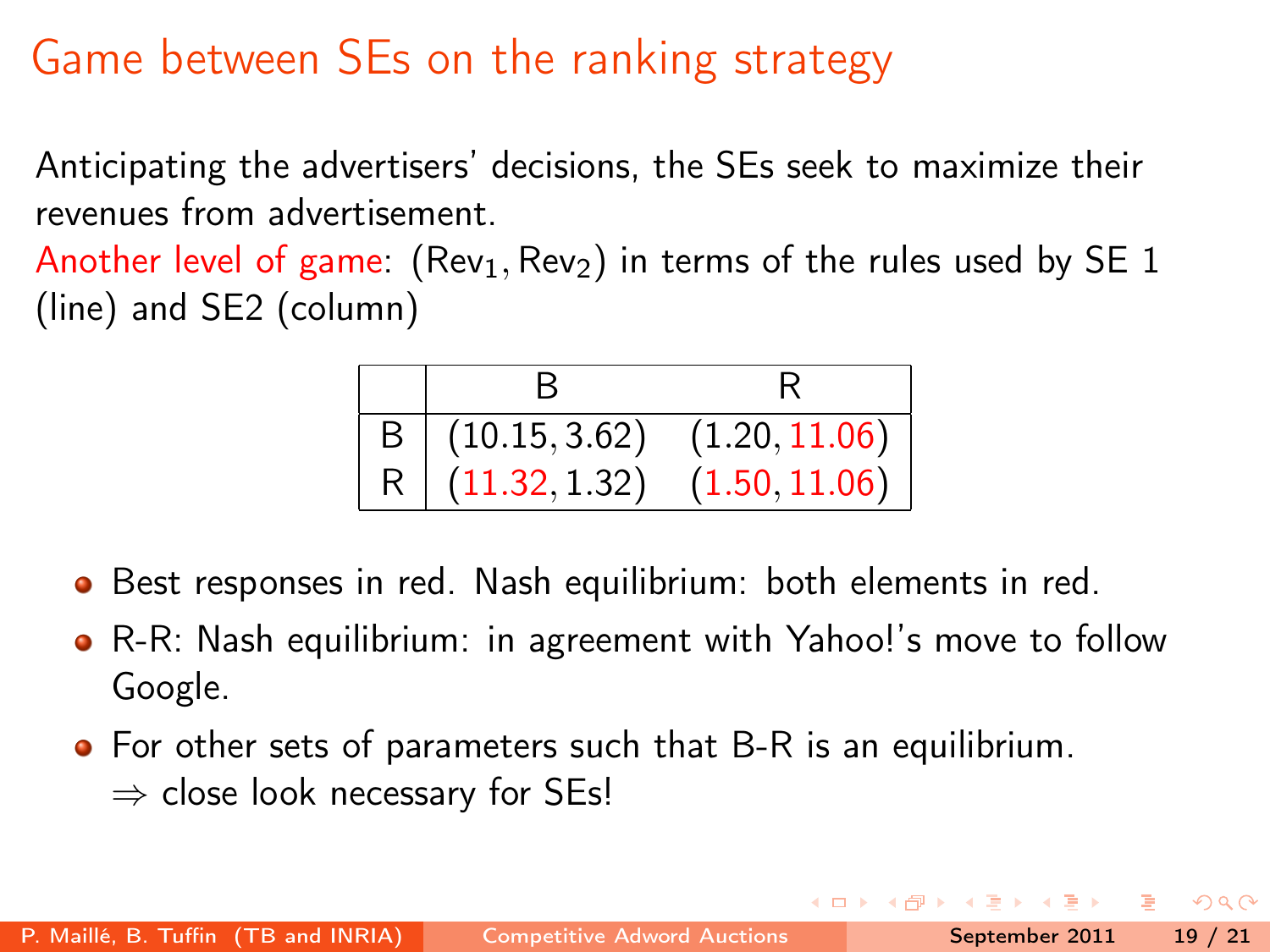[Introduction to adword auctions & goal of the work](#page-2-0)

### **[Model](#page-6-0)**

[Average prices and winning probabilities at search engines](#page-9-0)

- 
- 5 [Which mechanism to implement at the SE level?](#page-17-0)
- 6 [Conclusions/Future activities](#page-19-0)

 $\leftarrow$ 

<span id="page-19-0"></span> $QQ$ 

The South